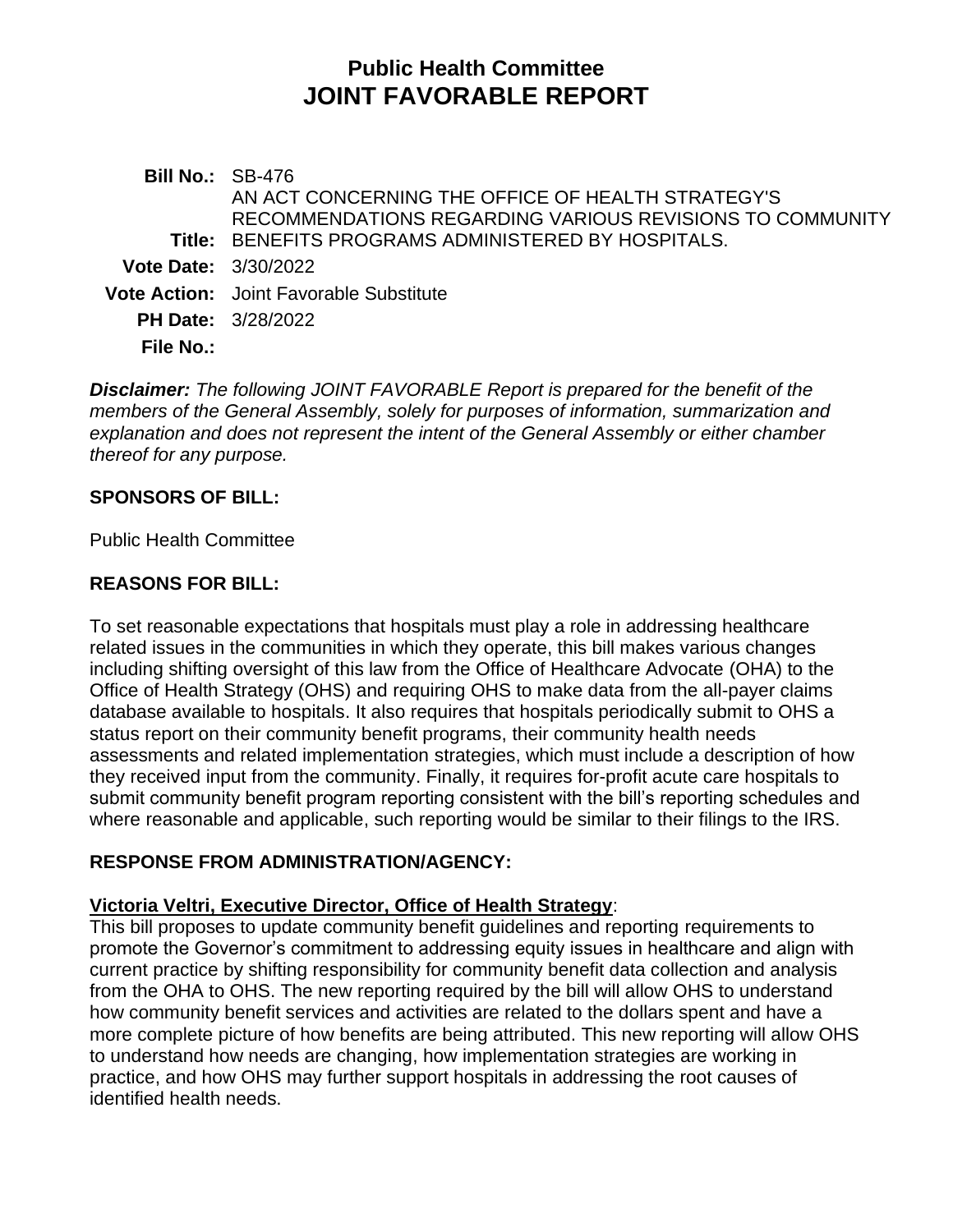## **Ted Doolittle, Healthcare Advocate, State of Connecticut**:

While they support the bill, they suggest that some additional reforms are necessary. Hospitals should be prohibited from sending a delinquent bill to collections until at least 60 days after the hospital has referred the consumer to the OHA for assistance. Hospitals should be required to evaluate the consumer's account for charity before they are permitted to send a bill to debt collection. Also, hospitals should be required to explain how their community benefit spending addresses health equity needs of the community.

## **Senator Martin Looney, President Pro Tempore, CGA**:

This legislation would encourage the use of hospital community benefit plans to address racial and ethnic health disparities and facilitate the integration of the community benefits plans with the needs of the community. While providing financial assistance is an important part of hospital community benefits programs, there are other types of assistance that they should provide. This includes addressing social determinants of health such that residents can avoid hospitalization. This bill will require that hospital community benefits programs address racial disparities and create consistent reporting requirements which would allow for a clearer picture of how Connecticut's hospitals serve their communities.

## **NATURE AND SOURCES OF SUPPORT:**

#### **Connecticut Hospital Association (CHA)**:

CHA endorses what this bill does to establish health equity as a central focus for hospitals' community benefit programs. They request certain changes to the language, for instance, since the bill involves nonprofit hospitals, they ask that a passage defining hospitals as forprofit entities be reworded. CT's hospitals stand ready to engage OHS, other state agencies, and the administration in substantive discussions regarding these enduring community health challenges and their solutions.

## **John Brady, Executive Vice President, AFT Connecticut**:

Hospitals play a vital role in the overall health of residents. They are required to spend money on "community benefits" to maintain their nonprofit status. They are exempt from state and federal corporate taxes as well as local property taxes that otherwise would fund the needs of the local communities. This bill requires hospitals to explain how community benefits spending addresses health equity and needs identified by their communities AND to note which needs are not being addressed and why.

#### **Rosana Ferraro, Policy & Program Officer, Universal Health Care Foundation CT**:

Hospitals should be accountable to the community where they are located, especially considering their tax-exempt status. Spending on community benefits has declined over the past five years and spending on improving community health beyond the hospital setting has remained consistently low. This bill could increase community benefit spending by an additional \$100-160 million.